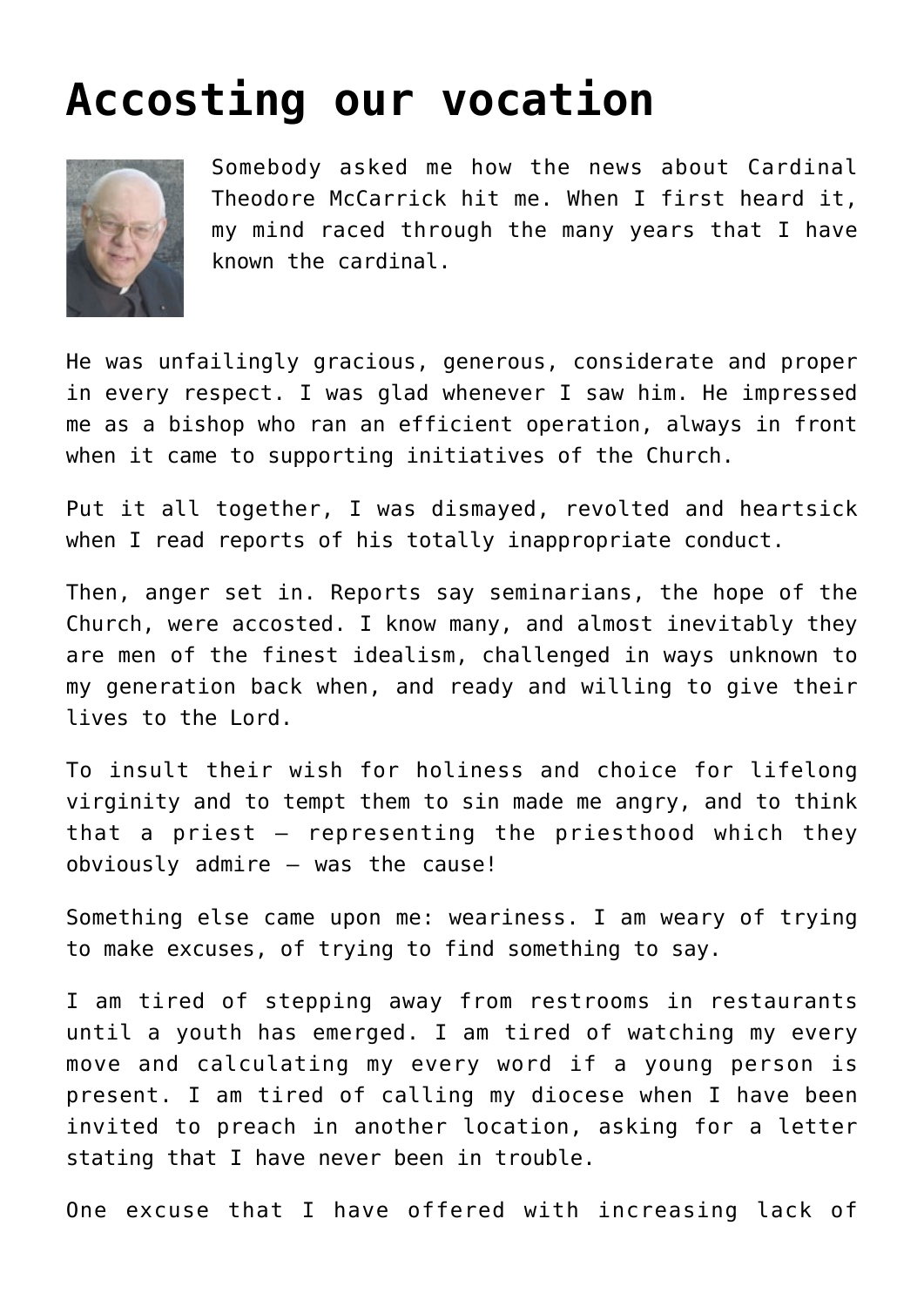enthusiasm is the Dallas Charter, a policy created by U.S. bishops to right the wrongs.

The Charter, whether it is followed or not, spoke of children, but attention must also be given to the wide sexual abuse of adults, primarily women.

Linking cases such as that involving seminarians in Cardinal McCarrick's matter and sexually exploited women was, or is, power. Again and again, women report that if they did not or do not tolerate impropriety, they lose their jobs.

A seminarian would have to be very brave to accuse an archbishop, let alone a cardinal. The seminarian, however persuasive his story, would not enjoy the benefit of the doubt. Quite likely, he could forget about being a priest.

We do not talk about it much anymore, and this in itself is not good, but from its first days of existence the Church has revered lifelong virginity, indeed even placing it on a pedestal above marriage. So, we have convents and monasteries; we have priestly celibacy.

It is a value that goes back to the Gospels and to the very words of Jesus.

Always, but surely today in these times in which anything goes, Church leaders and laity in the pew must be genuine, accepting sexual exploitation nowhere. Bishops, priests and religious are especially bound. After all, they stand before the world and declare their personal commitment to virginity.

I am tired of making this point and then of being assailed for concocting excuses, but I make it again. Sexual abuse is a vast problem in our culture. It hardly only involves clergy. Our society's insanity when it comes to satisfying erotic desires in the most selfish of circumstances, and our increasing disregard for morality in any setting, is sickening and frightening because of where it is taking us. We must face